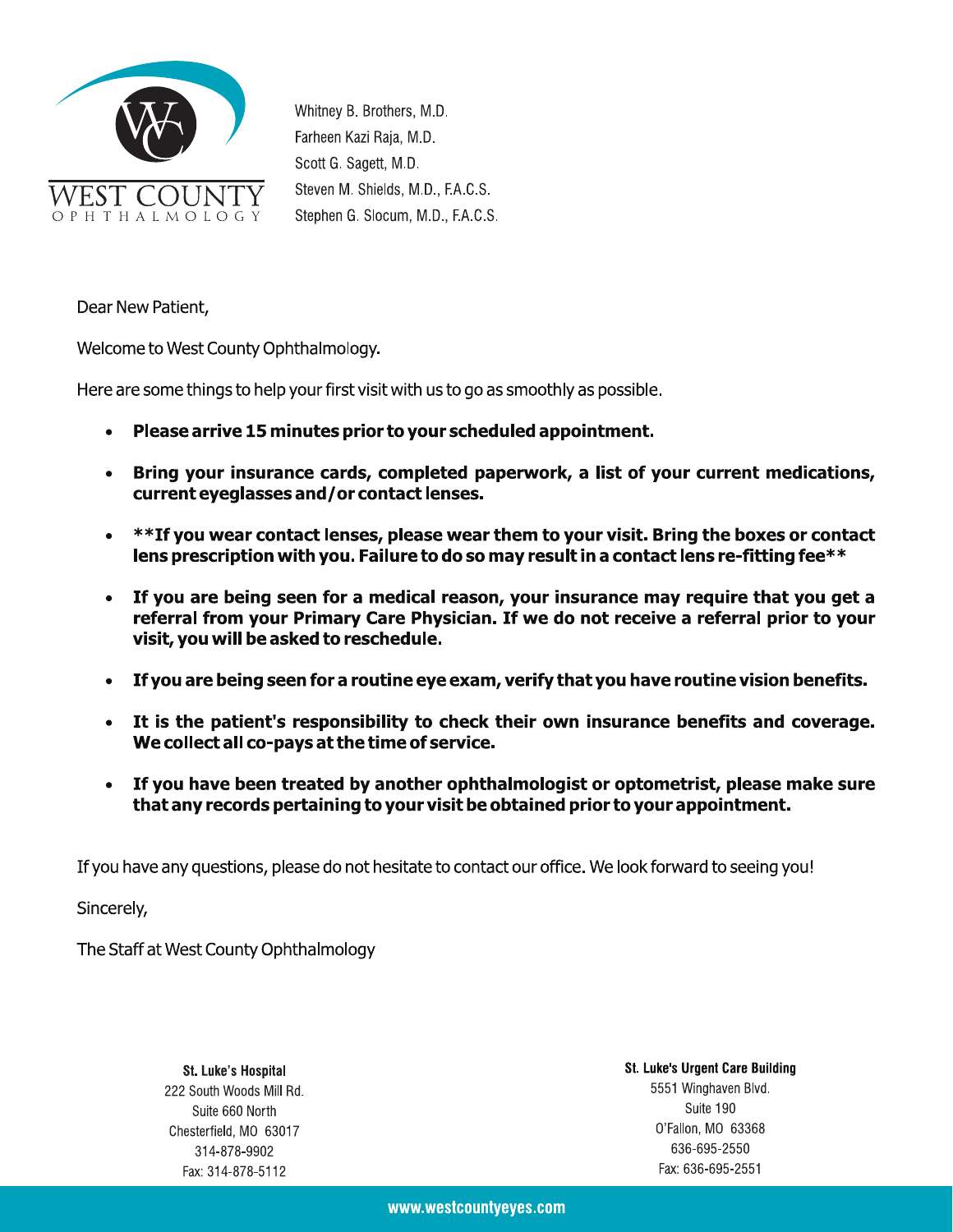West County Ophthalmology, Inc. Demographics Verification Form

Please Update/Correct information in the column on the Right

| <b>DEMOGRAPHIC INFORMATION</b>                                                                                                                  | <b>UPDATES / CORRECTIONS</b>                  |  |  |  |
|-------------------------------------------------------------------------------------------------------------------------------------------------|-----------------------------------------------|--|--|--|
| Patient Name:                                                                                                                                   |                                               |  |  |  |
| <b>Mailing Address:</b>                                                                                                                         |                                               |  |  |  |
| Home Phone:                                                                                                                                     |                                               |  |  |  |
| Cell Phone:                                                                                                                                     |                                               |  |  |  |
| Work Phone:                                                                                                                                     |                                               |  |  |  |
| Date of Birth:                                                                                                                                  |                                               |  |  |  |
| Sex:                                                                                                                                            |                                               |  |  |  |
| <b>Marital Status:</b>                                                                                                                          |                                               |  |  |  |
| <b>Social Security Number:</b>                                                                                                                  |                                               |  |  |  |
| Primary Care Physician:                                                                                                                         |                                               |  |  |  |
| Email:                                                                                                                                          |                                               |  |  |  |
| Select One: White<br><b>Black</b><br>Hispanic<br>Other:                                                                                         | Language spoken:                              |  |  |  |
| OK to Leave Message:<br>$\square$ Cell<br><b>C</b> Home<br><b>OBrief</b><br><b>□Extended</b>                                                    |                                               |  |  |  |
|                                                                                                                                                 | <u>in grind and an an</u> and a               |  |  |  |
| <b>EMERGENCY CONTACT INFORMATION</b><br><b>Emergency Contact Name:</b>                                                                          | <b>UPDATES / CORRECTIONS</b>                  |  |  |  |
| <b>Phone Number:</b>                                                                                                                            |                                               |  |  |  |
| Relationship to Patient:                                                                                                                        |                                               |  |  |  |
| <b>DHIPAA</b><br><u>ta kasa mana mana ny kaodim-paositra 6222.</u><br>Ny faritr'ora dia GMT+1.<br>ਹਿਰਾ ਸਥਿਆ<br>it e stre<br>$\alpha=5/\sigma_0$ | 20 가을 100 중에 가장 100 가을 가지고 있다.<br>e travella  |  |  |  |
| <b>GUARANTOR/RESPONSIBLE PARTY</b>                                                                                                              | <b>UPDATES / CORRECTIONS</b>                  |  |  |  |
| Name:                                                                                                                                           |                                               |  |  |  |
| <b>Guarantor Address:</b>                                                                                                                       |                                               |  |  |  |
| <b>Guarantor Date of Birth:</b>                                                                                                                 |                                               |  |  |  |
| <u> 1994 ya Kama ya mwaka wa Fisikia matao wa Kama ya K</u><br>너 왜 왜 그리고 있어 있어                                                                  | <u> 1999 - Francis Marie Company, mandala</u> |  |  |  |
| PRIMARY INSURANCE INFORMATION                                                                                                                   | <b>UPDATES / CORRECTIONS</b>                  |  |  |  |
| Insurance:                                                                                                                                      |                                               |  |  |  |
| Insured's Name:                                                                                                                                 |                                               |  |  |  |
| Insured's Date of Birth:                                                                                                                        |                                               |  |  |  |
| <b>Social Security Number:</b>                                                                                                                  |                                               |  |  |  |
| Subscriber Number:                                                                                                                              |                                               |  |  |  |
| Group Number:                                                                                                                                   |                                               |  |  |  |
| Insured's Rel to Pt:                                                                                                                            |                                               |  |  |  |
| it was to silk a<br>23 - 그리고 기울 때<br>क राष्ट्रपद्धाः अस<br><b>SECONDARY INSURANCE INFORMATION</b>                                               | 아직 지금 사고 사회가 대화한<br>大きない                      |  |  |  |
|                                                                                                                                                 | <b>UPDATES / CORRECTIONS</b>                  |  |  |  |
| Insurance:<br>Insured's Name:                                                                                                                   |                                               |  |  |  |
|                                                                                                                                                 |                                               |  |  |  |
| Insured's Date of Birth:                                                                                                                        |                                               |  |  |  |
| <b>Social Security Number:</b>                                                                                                                  |                                               |  |  |  |
| <b>Subscriber Number:</b>                                                                                                                       |                                               |  |  |  |
| Group Number:                                                                                                                                   |                                               |  |  |  |
| Insured's Rel To Pt:<br>13, 김 남의 소리 기업 개인                                                                                                       |                                               |  |  |  |
|                                                                                                                                                 |                                               |  |  |  |
| PHARMACY INFORMATION                                                                                                                            | 이 아직 이렇게 아직 게                                 |  |  |  |
| Pharmacy Name/Location:                                                                                                                         | <b>UPDATES / CORRECTIONS</b>                  |  |  |  |
| Pharmacy Number:                                                                                                                                |                                               |  |  |  |
| Alternate Pharmacy Name/Location/Phone:                                                                                                         |                                               |  |  |  |

i attest that the above information is correct and authorize release of information acquired in the course of my treatment to any authorized agent for purpose of treatment, payment and healthcare. I will be responsible for payment if I do not notify this office of my current medical/vision insurance at the time of service. I have read West County Ophthaimology's private policy and understand the information contained herein. I hereby allow the clinical staff to vlew my medication history from external sources.

Patient Signature (18 and under requires signature of Parent/Guardian)

DATE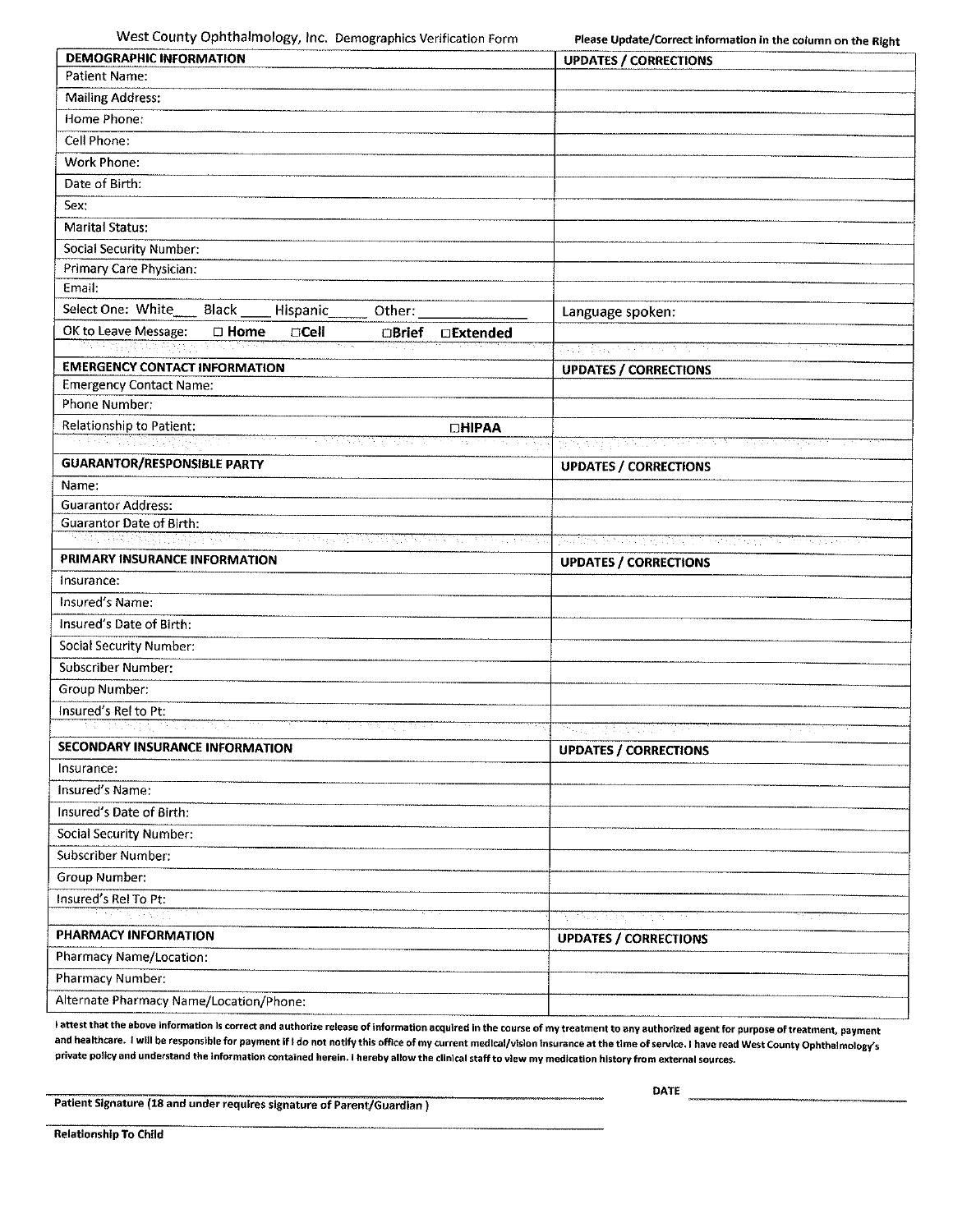# **West County Ophthalmology**

| Name:                                                |                                                        | Date:            |               |                                         |  |  |
|------------------------------------------------------|--------------------------------------------------------|------------------|---------------|-----------------------------------------|--|--|
| <b>Occupation:</b>                                   |                                                        | <b>Employer:</b> |               |                                         |  |  |
|                                                      | <b>CHECK CURRENT EYE SYMPTOMS</b>                      |                  |               |                                         |  |  |
| () LOSS OR BLURRED VISION                            |                                                        |                  |               | () GLARE/LIGHT SENSITIVITY OR HALOS     |  |  |
| () DOUBLE VISION                                     |                                                        |                  |               |                                         |  |  |
| () ITCHING, BURNING OR DISCHARGE                     | () EYE PAIN OR SORENESS<br>() INFECTION OF LIDS, STYES |                  |               |                                         |  |  |
| () REDNESS                                           | () GRITTY FEELING, DRYNESS, OR TEARING                 |                  |               |                                         |  |  |
| () FLASHES/FLOATERS                                  |                                                        |                  |               |                                         |  |  |
| LIST ALL PRESCRIPTION MEDICATIONS:                   |                                                        |                  |               | LIST ALL OVER THE COUNTER MEDICATIONS:  |  |  |
|                                                      |                                                        |                  |               |                                         |  |  |
|                                                      |                                                        |                  |               |                                         |  |  |
|                                                      |                                                        |                  |               |                                         |  |  |
|                                                      |                                                        |                  |               |                                         |  |  |
|                                                      |                                                        |                  |               |                                         |  |  |
|                                                      |                                                        |                  |               |                                         |  |  |
| LIST ALL EYE DROPS USING:                            |                                                        |                  |               | LIST ALLERGY/SENSITIVITY TO MEDICATIONS |  |  |
|                                                      |                                                        |                  |               |                                         |  |  |
|                                                      |                                                        |                  |               |                                         |  |  |
|                                                      |                                                        |                  |               |                                         |  |  |
| <b>HAVE YOU EVER BEEN DIAGNOSED WITH?</b>            |                                                        |                  |               | <b>LIST ALL SURGERIES AND THE YEAR:</b> |  |  |
| <b>CATARACTS</b><br>Y<br>N                           |                                                        |                  |               |                                         |  |  |
| <b>GLAUCOMA</b><br>Y<br>N                            |                                                        |                  |               |                                         |  |  |
| <b>MACULAR DEGENERATION</b><br>Y                     | N                                                      |                  |               |                                         |  |  |
| <b>DIABETIC RETINOPATHY</b><br>Y                     | N                                                      |                  |               |                                         |  |  |
| <b>CROSSED/LAZY EYE</b><br>$\mathsf{Y}$<br>N         |                                                        |                  |               |                                         |  |  |
| <b>SOCIAL HISTORY</b>                                |                                                        |                  |               |                                         |  |  |
| <b>DO YOU SMOKE:</b><br>Y<br>N                       | <b>HOW MUCH</b>                                        |                  | <b>FORMER</b> | <b>YEAR QUIT</b>                        |  |  |
| <b>DO YOU DRINK?</b><br>${\cal N}$<br>Υ              | <b>HOW FREQUENTLY</b>                                  |                  |               |                                         |  |  |
| <b>ARE YOU PREGNANT?</b><br>Y<br>N                   |                                                        |                  |               |                                         |  |  |
|                                                      |                                                        |                  |               |                                         |  |  |
| HAVE YOU EVER WORN OR CURRENTLY WEAR CONTACT LENSES? |                                                        |                  |               | Y<br>$\boldsymbol{N}$                   |  |  |
| IF YOU WEAR CONTACT LENSES, LIST BRAND:              |                                                        |                  |               |                                         |  |  |